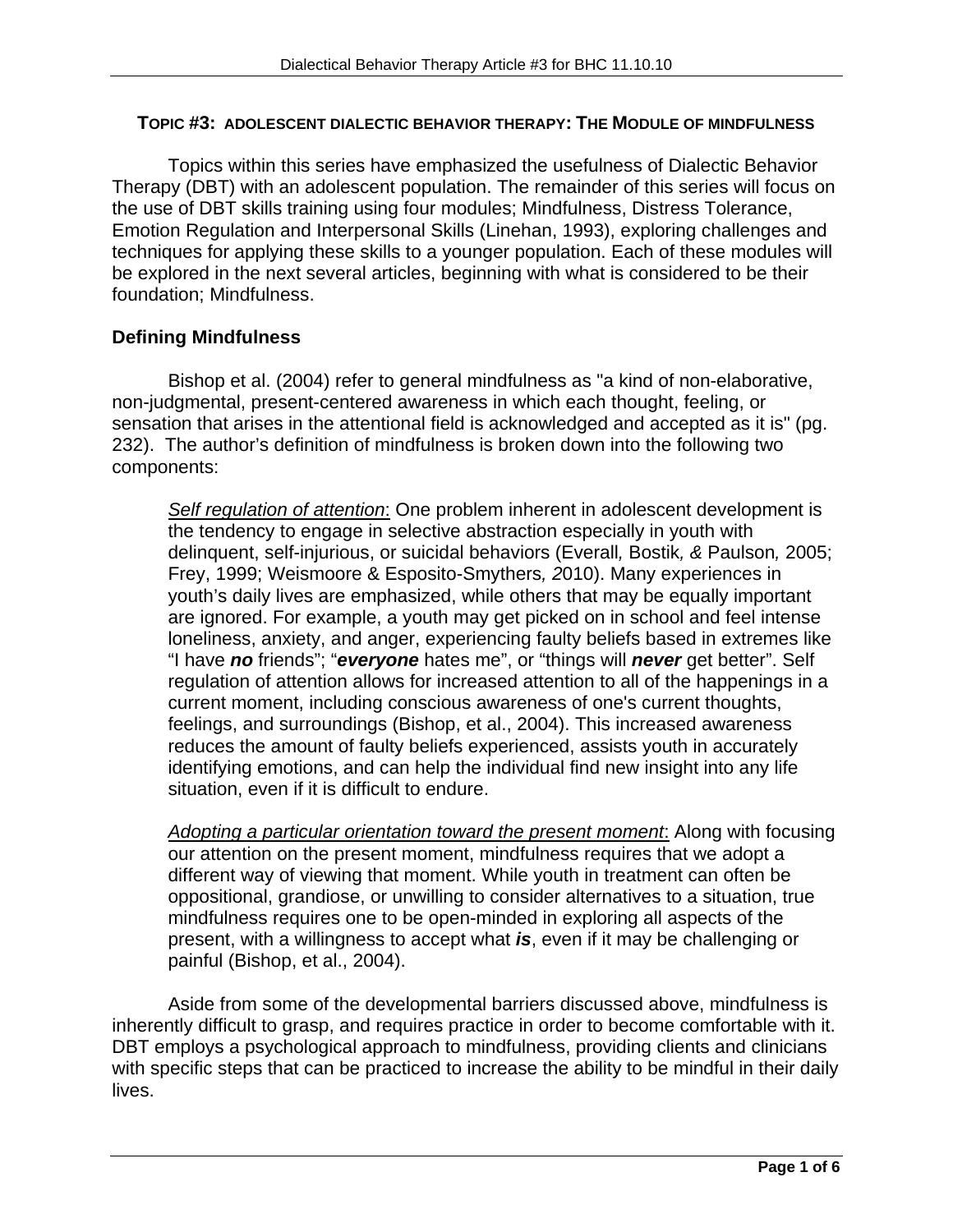### **The Complicated Nature of Mindfulness**

Although each of the four modules of DBT is fairly distinct, the concepts taught in mindfulness are interwoven throughout the other three modules. Therefore grasping the concept of mindfulness is essential for enhanced application of the skills learned in DBT. The complicating factor with regard to teaching this module to an adolescent population is in the abstract nature of mindfulness. Developmentally, adolescents may be limited in their cognitive abilities, understanding only concrete ideas, or having only newly developed and therefore restricted abstract thinking capabilities (Piaget & Inhelder, 1973). Since mindfulness can be very difficult to grasp for even an intelligent, mature adult, learning and applying it can be extremely frustrating for a younger or cognitively limited individual. This presents a challenge for the adolescent clinician, requiring a great deal of creativity, flexibility and patience in helping youth learn and practice mindfulness.

The best way to introduce mindfulness is to explain that it is the opposite of mind*less*ness. Because we live in a very fast-paced culture that encourages multitasking, productivity, and high self-expectations, most of us live in a very mindless way on a daily basis. For example, do you actually pay attention to the chores and tasks you accomplish within your normal daily routine? Do you mindfully get dressed in the morning or do you do so while you think about what to do next, talk to others, or watch the news? Mindfulness is being fully aware and attentive to what is happening in the present moment; with everything we have. While mindfulness is becoming more widespread within the media, its definitions and uses are variable depending upon the source. The DBT approach to mindfulness centers on using three tools to become more mindful; these are: "Wise mind", the "What skills", and the "How skills" (Linehan, 1993). "Wise mind" and the "What skills" will be described here, while the "How skills" will be explored in next month's article.

### *Wise Mind*

Because every concept in DBT is designed to balance our thoughts, behaviors, and emotions, the concept of wise mind (similar to Freud's theory of intra-psychic conflict) is a tool used to gain that balance (Linehan, 1993). The Venn diagram below is used to explain this model to clients, illustrating the three states of mind one can enter into in any given situation. While wise mind represents a state of mind that is balanced, centered, and aware, reasonable mind and emotional mind are equally important components of our experiences.



Illustration 1: Venn diagram useful for explaining different states of mind to clients (Lawson, 2010).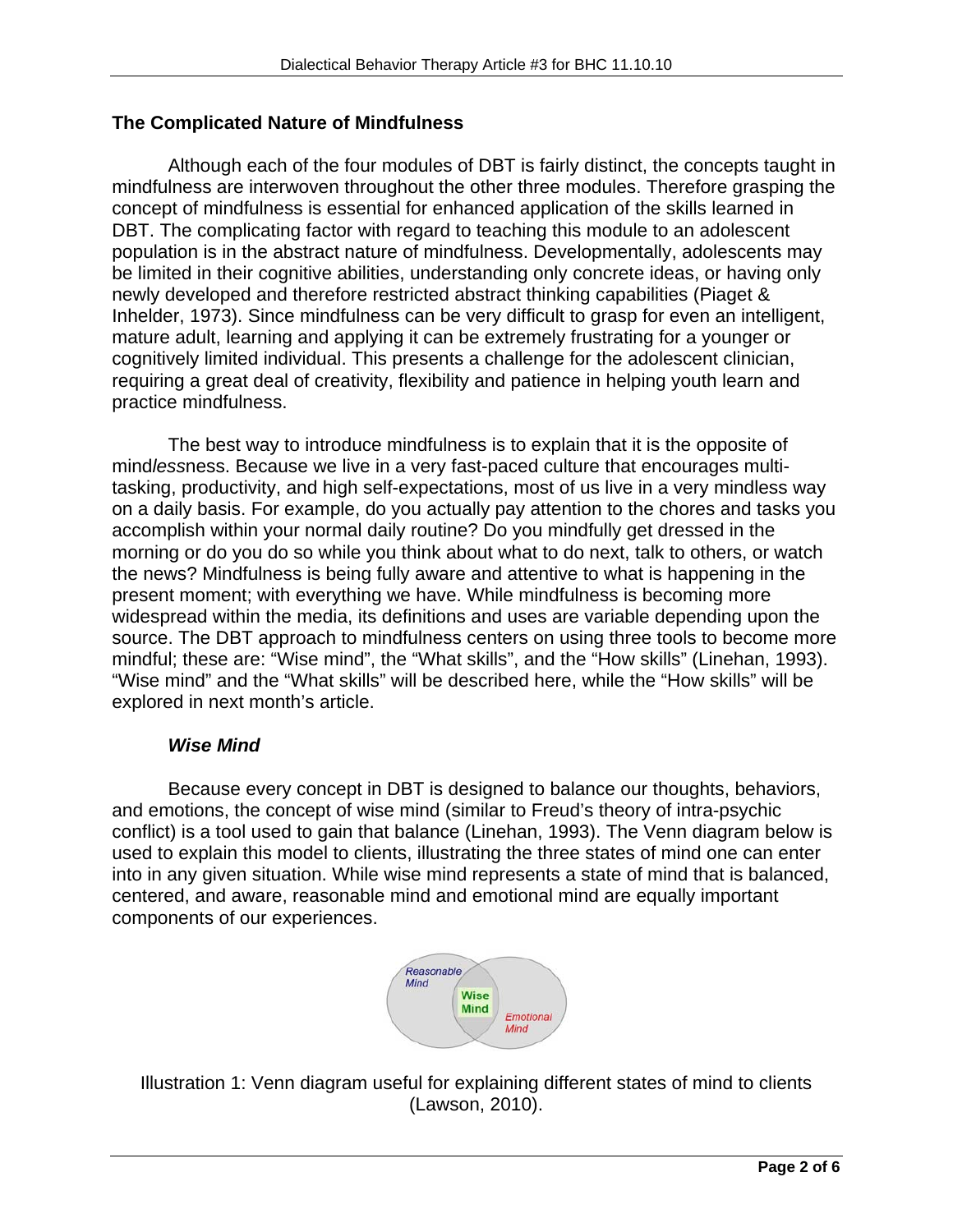## *Reasonable mind*

Our reasonable mind, similar to Freud's superego, is grounded in logic and intellect. It is appropriate to be in the extreme of reasonable mind occasionally, such as when taking a math test. Logic and reason can and should guide this process, as we wouldn't want emotion getting in the way of our algebra problems. However, consider a person who always answers to logic and avoids attending to emotional states. Defenses such as intellectualization and dissociation may be relied upon often and to extremes for these individuals, making it difficult to identify and express even basic emotions.

While youth may struggle developmentally with identifying and expressing emotions, the adults in their lives may enable and foster suppression of emotions by assuming that youth are incapable of doing so. While emotions can be somewhat abstract, a pattern of avoiding emotions can develop early in life if adults do not encourage, support and validate youth's emotional experiences, by assisting them in developing an emotion vocabulary (Look for more on this in future articles discussing the emotion regulation module).

# *Emotion mind*

The opposite of reasonable mind, emotion mind is akin to the id. Decisions grounded in emotion mind are determined purely *because* of emotional states, rather than considering the consequences, or the effectiveness of such decisions. While youth who are impulsive may spend much of their time in emotion mind, this can be an appropriate state of mind occasionally as well. A simple example is the death of a loved one. Logic and reason are inappropriate during a period of intense and immediate grieving; rather it is more appropriate to be overcome with many strong emotions. For the most part however, allowing emotions to control our decisions is not a healthy reaction to life situations.

# **The balance of Wise Mind**

Wise mind, similarly to the ego in Freud's theory, will balance our emotions and reason, and we can consider ourselves to be "centered" when acting from wise mind. There are emotions that we experience in wise mind; however we can make good decisions based on not only these emotions, but logic and reason as well. What makes wise mind even more distinctive from the other two states of mind is the added presence of intuition. For many youth, intuition is still developing and they are learning to trust their instincts. A DBT therapist has an opportunity to discuss the differences between impulsive decisions and instinctive decisions. The caveat here is that while most youth are working toward developing their instincts, some individuals are unable to trust their instincts even throughout adulthood, and will need significant guidance in determining how to use instincts within the decision-making process. For instance, those in an active addiction may instinctually believe that stealing is necessary to avoid the pain of substance withdrawal, while youth with a significantly low self worth may instinctually feel that anything goes as long as they gain the approval of others.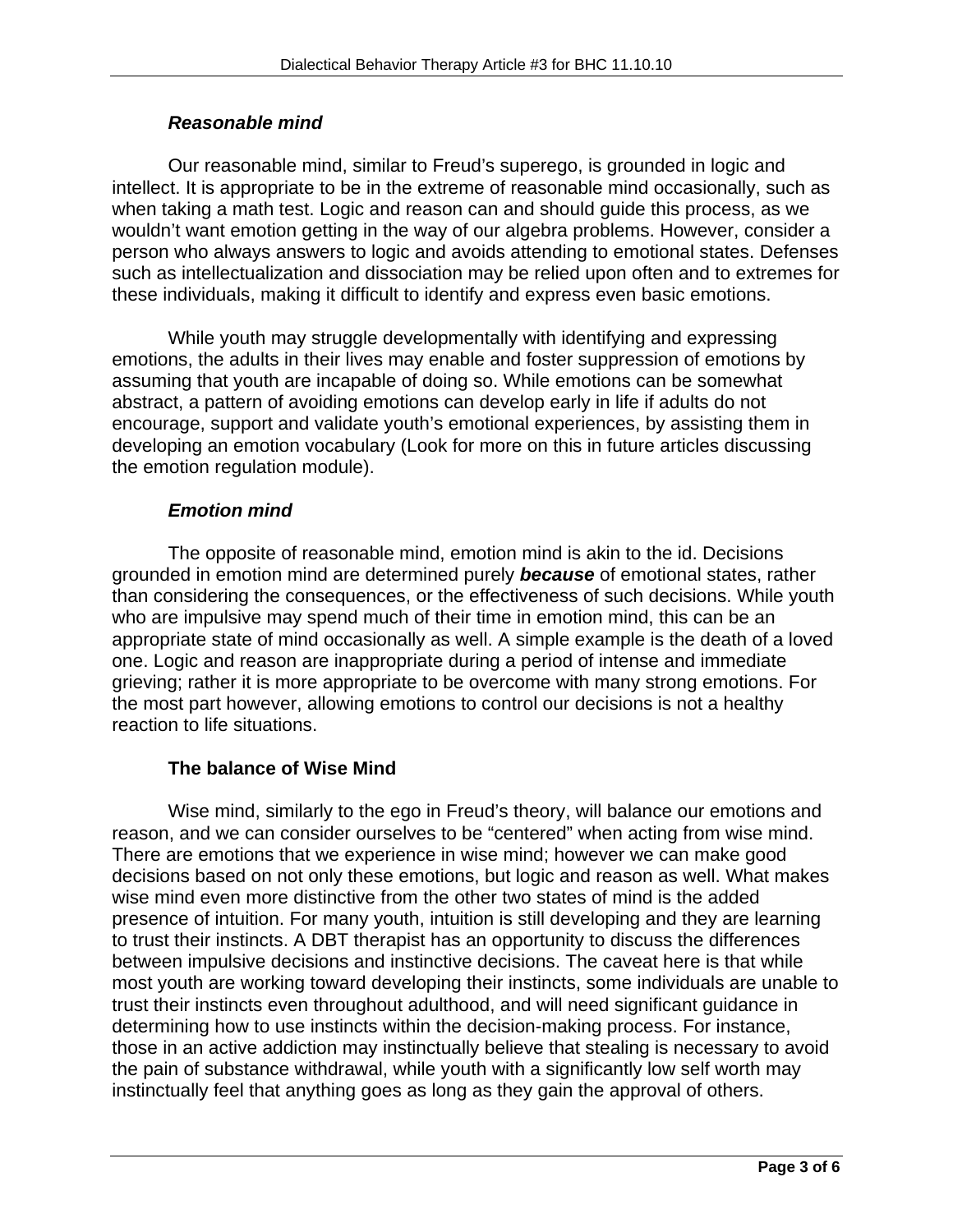## *The "What" skills*

The "What" skills of mindfulness; observe, describe and participate, are instrumental in teaching individuals to be mindful. Although there are many ways to learn and teach mindfulness, the "What" skills break down very simply, and provide clear and somewhat concrete steps in the process of becoming more mindful. However the dialectic here is that we can over-think these steps, becoming easily confused and overwhelmed by the depth of these "simple" concepts. Within this discussion, both simple and complex reactions are explored in order to assist professionals with the application of the "What" skills to an adolescent population.

**Observe:** Very simply, the first step of mindfulness involves just noticing things (Linehan, 1993). If we ask a youth to notice something, like a pen or a tree, we would be hard pressed to find a client who was unable to do so. However the more sophisticated method of observation involves detaching oneself from the object being observed, and simply observing in the moment, with all of one's senses, before progressing on to the next step of describing. This can be very difficult to practice, and is frustrating for impulsive youth who get bored easily (such as youth with attention deficit disorder), tend to skip ahead (such as learning disabled youth) or are always eager to move on to the next thing (ex. anxious youth).

In addition, observing inside of one's self is painful, scary, and often, time consuming. Many youth feel safer or more confident observing things outside of themselves, which is a good place to start when learning these skills. However, the need to eventually look inward should be emphasized and observing internal states is a goal that should be worked toward. Although observing our thoughts, emotions, or physical sensations can clearly be instrumental in the therapeutic process, care should be taken with traumatized or severely anxious youth to form a strong alliance, in order to slowly guide this process rather than prematurely promote self guided observations of inwards states.

**Describe:** How much time do we spend encouraging clients to express themselves, and to clearly describe what they are experiencing? After one has observed thoughts, feelings, sensations, or external stimuli, an individual should be taught to put words to that experience, and to fully describe all of the observations he/she perceives in the moment. Like observing, describing is fairly simple to explain, but can be complicated to actually carry out.

 The difficulties involved in describing something inside of us are inherent in what we find inside. None of us, adults included are eager to clearly articulate painful emotions, scary thoughts, or embarrassing situations. Most of us instinctually bury things that are hard to face, unless we clearly know better and work hard to avoid doing so. Adolescents have not learned the consequences of running from problems, in fact at this young age; they usually have determined that life is less painful if you avoid dealing with struggles. Convincing them otherwise can often be difficult, however if they continue to rely on avoidance as a method of coping this behavior can carry through to adulthood, creating significant problems later in life.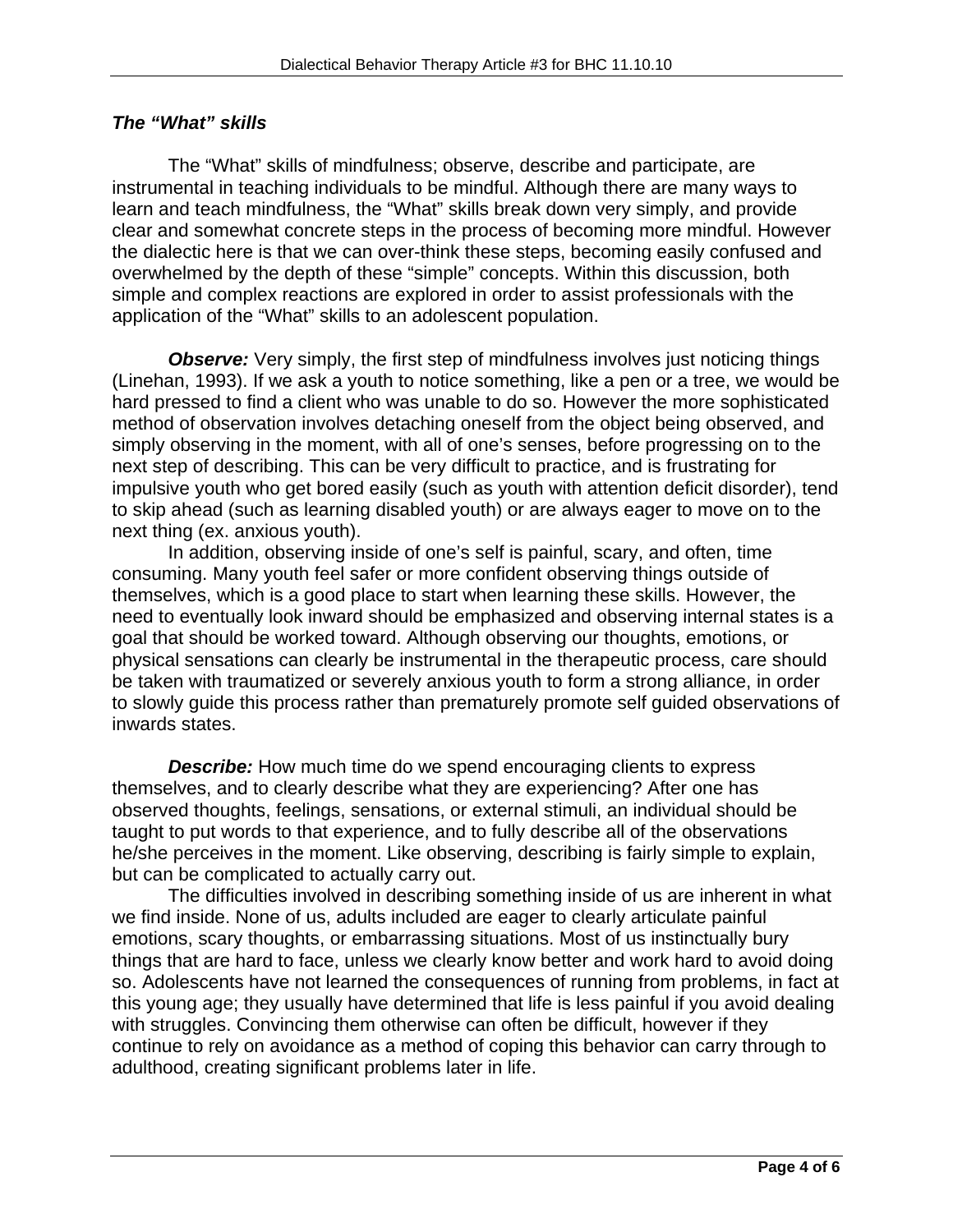**Participate:** Finally, what good is observing and describing our current reality if we are not fully participating in it? Teaching youth to participate includes teaching them to tolerate what is, and to take time for one's self. Meditation, guided imagery, metaphor or story-telling, and silence are tools that are encouraging of full participation in the moment and, using the "How" skills (to be discussed next article), makes participation in the moment a safe and meaningful process. Allowing oneself to be fully in the moment, rather than drifting in and out of consciousness can only be accomplished by observing and describing.

 Developmentally, adolescents are between the two extremes of childhood and adulthood. However instead of being balanced because they are in between two opposite states, they are instead more prone to alternate between immature, childish play and failed or inappropriate attempts to be independent and self sufficient. Neither of these is usually comfortable in that youth are confused about where they fit. Teaching them how to have fun and play in a healthy way, while still being responsible and honing adult skills is challenging. Many youth in need of DBT are afraid or unsure of how to have healthy play and relaxation, either avoiding it altogether or turning to drugs, sex or other self destructive ways to relieve tension. In addition, youth may be fearful of adulthood and the responsibilities therein, and in response may act out recklessly. Rather than being reprimanded for making poor decisions, youth need to learn how to be an adult, and need practice in making wise mind decisions.

# **Summary**

Mindfulness entails being fully aware of the present moment as much as possible. Grasping the concept of mindfulness is essential for enhanced application of the skills learned in DBT; however there are many barriers involved, such as developmental and societal issues, and the complicated nature of mindfulness. Linehan's (1993) "What" skills, Observe, Describe, and Participate, provide three simple steps to becoming mindful, and her concept of "Wise Mind" enables youth to gain insight into the way extreme states of mind driven solely by reason or emotion affect us and others in certain situations. Next month's column will continue to examine this topic, focusing on the second half of mindfulness; the "How" skills.